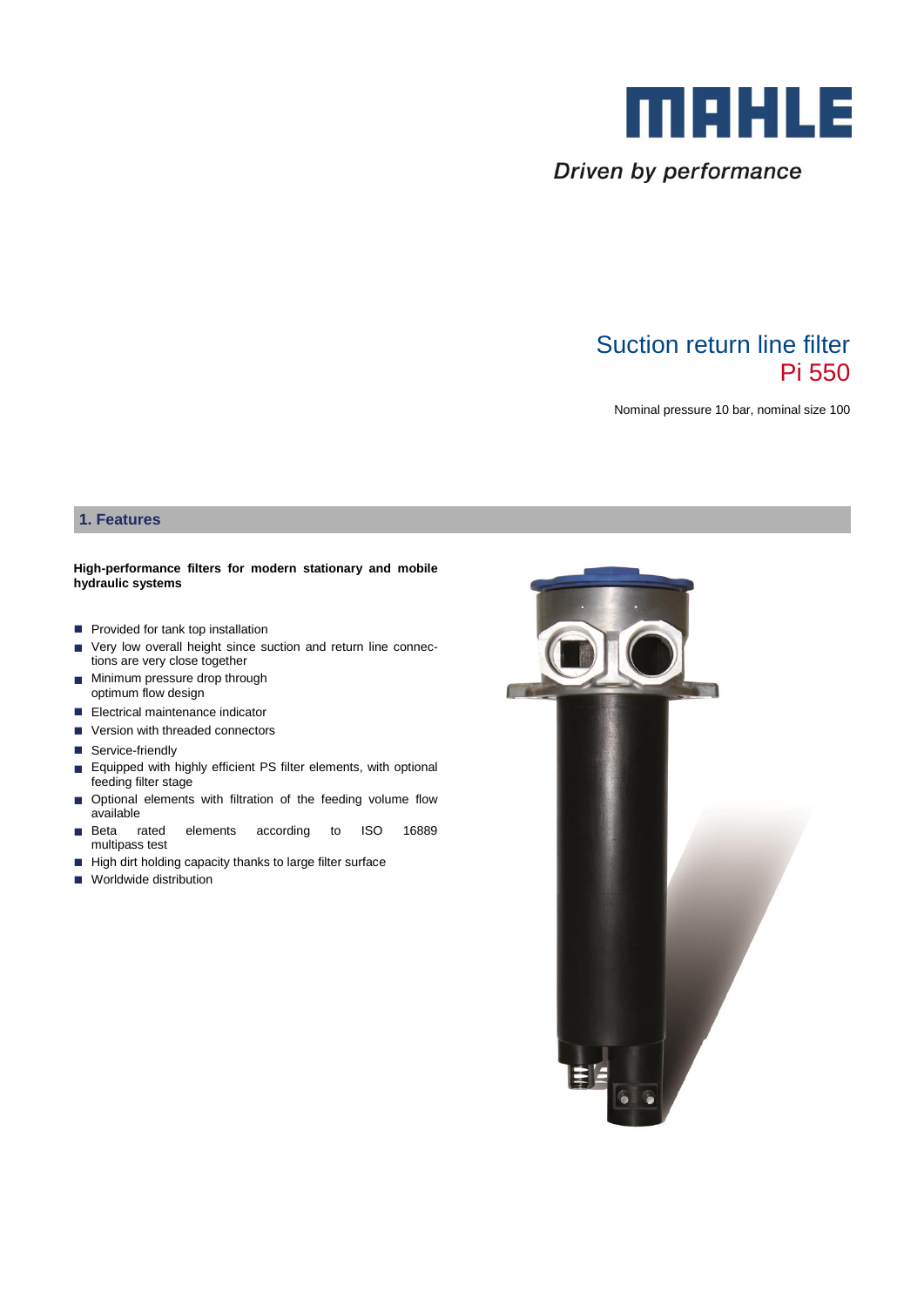## **2. Flow rate/pressure drop curves complete filter**



y = differential pressure Δp [bar]

 $x =$  flow rate  $V$  [*l*/min]

Individual filter calculation at **www.industriefiltration-katalog.mahle.com**

### **3. Separation grade characteristics 4. Filter performance data**



#### $y = \text{beta value}$  $x =$  particle size  $[µm]$

determined by multipass tests (ISO 16889) calibration in accordance with ISO 11171 (NIST)

## **5. Quality assurance**

MAHLE filters and filter elements are manufactured and/or tested in compliance with the following international standards:

| <b>Norm</b>         | <b>Designation</b>                                                                                       |  |  |
|---------------------|----------------------------------------------------------------------------------------------------------|--|--|
| <b>DIN ISO 2941</b> | Hydraulic fluid power filter elements; verification of collapse/burst resistance                         |  |  |
| <b>DIN ISO 2942</b> | Hydraulic fluid power filter elements; verification of fabrication integrity                             |  |  |
| <b>DIN ISO 2943</b> | Hydraulic fluid power filter elements; verification of material compatibility with fluids                |  |  |
| <b>DIN ISO 3723</b> | Hydraulic fluid power filter elements; method for end load test                                          |  |  |
| <b>DIN ISO 3724</b> | Hydraulic fluid power filter elements; verification of flow fatigue characteristics                      |  |  |
| ISO 3968            | Hydraulic fluid power-filters-evaluation of pressure drop versus flow characteristics                    |  |  |
| ISO 10771.1         | Fatigue pressure testing of metal containing envelopes in hydraulic fluid applications                   |  |  |
| ISO 16889           | Hydraulic fluid power filters-multipass method for evaluating filtration performance of a filter element |  |  |

tested in accordance with ISO 16889 (multipass test)

PS elements with max.  $\Delta p$  20 bar

| 3 $\text{B}_{5(C)}$ ≥ 200        |
|----------------------------------|
| 6 $\text{B}_{7\text{(C)}}$ ≥ 200 |
| 10 $\beta_{10(C)}$ ≥ 200         |
| 16 $\beta_{15(C)}$ ≥ 200         |
| 25 $\beta_{20(C)}$ ≥ 200         |
|                                  |

up to 10 bar differential pressure up to 20 bar differential pressure

190 mm $^{2}/s$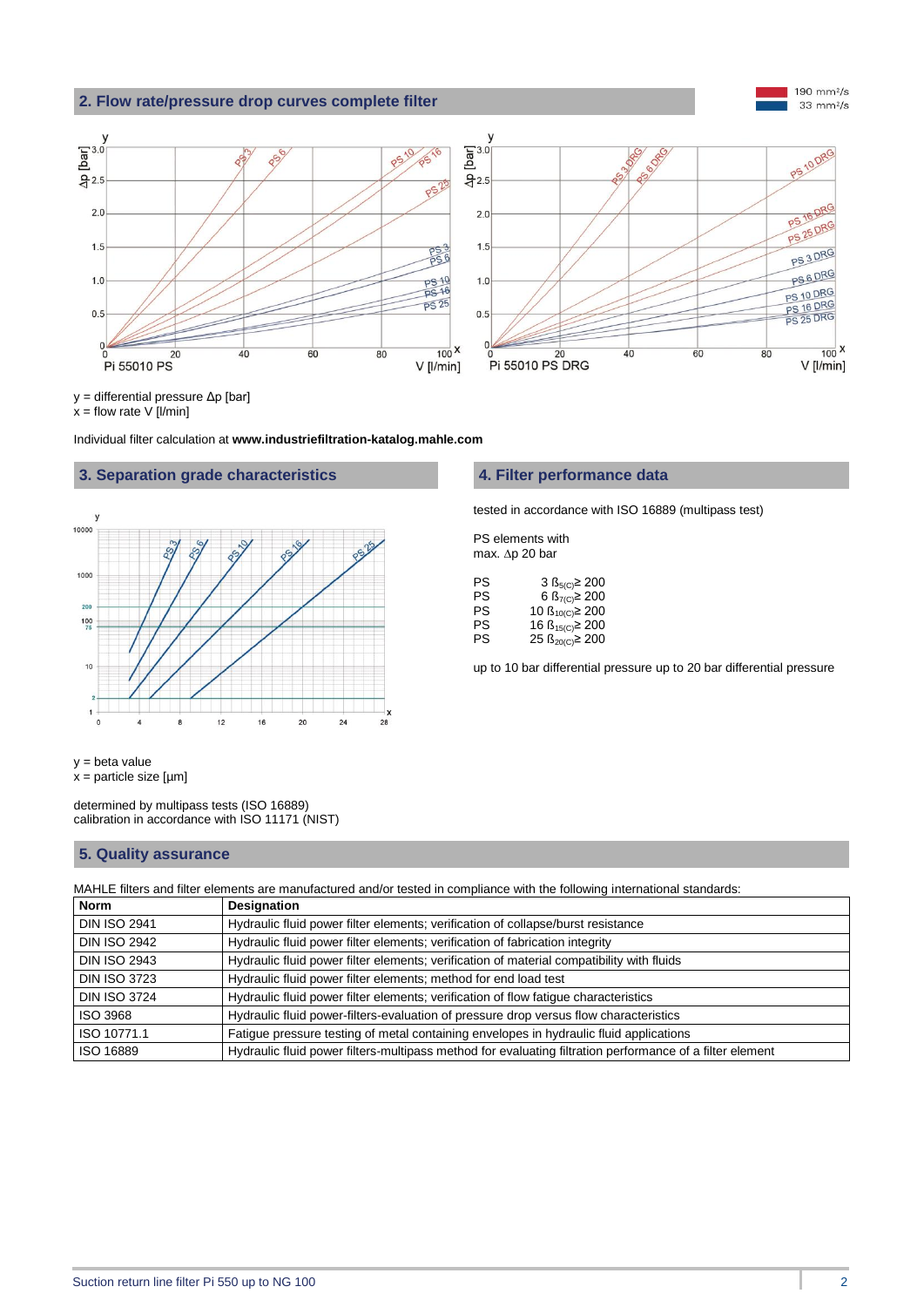## **6. Symbols**



V1 = bypass valve

V2 = preloaded valve

 $V3 =$  feeding valve

## **7. Order numbers**

Example for ordering filters:

| 1. Filter housing      | 2. Filter element          |  |
|------------------------|----------------------------|--|
| $V=100$ $l/min$        | PS 10 DRG                  |  |
| Type: Pi 55010/01/-200 | Type: Pi 852 101 PS 10 DRG |  |
| Order number: 72338649 | Order number: 70530136     |  |

| 7.1 Housing design                     |                 |                  |                      |                 |                 |                     |                     |
|----------------------------------------|-----------------|------------------|----------------------|-----------------|-----------------|---------------------|---------------------|
| Nom-<br>inal<br>size<br>NG.<br>[1/min] | Order<br>number | Type             | $\Phi$<br>without DS | ⊘<br><b>DSO</b> | จ<br><b>DSS</b> | ⊛<br><b>DSO/USO</b> | ⊙<br><b>DSS/USS</b> |
|                                        | 72338649        | Pi 55010/01/-200 |                      |                 |                 |                     |                     |
|                                        | 72338651        | Pi 55010/01/-201 |                      |                 |                 |                     |                     |
| 100                                    | 72338652        | Pi 55010/01/-202 |                      |                 |                 |                     |                     |
|                                        | 72338654        | Pi 55010/01/-203 |                      |                 |                 |                     |                     |
|                                        | 72338655        | Pi 55010/01/-204 |                      |                 |                 |                     |                     |

All versions with bypass valve 3.5 bar, preloaded valve 0.5 bar and feeding valve

DSO Pressure switch normally closed USO Ported vacuum switch normally closed

DSS Pressure switch normally open **Network COSS** Ported vacuum switch normally open

| 7.2 Filter elements (other element versions on request) |              |                         |                        |                            |                                             |
|---------------------------------------------------------|--------------|-------------------------|------------------------|----------------------------|---------------------------------------------|
| <b>Nominal</b><br>size<br>NG [I/min]                    | Order number | <b>Type designation</b> | <b>Filter material</b> | $max.$ $\Delta p$<br>[bar] | <b>Filter surface</b><br>[cm <sup>2</sup> ] |
|                                                         | 72397561     | 852 101 PS 3            | PS <sub>3</sub>        |                            |                                             |
|                                                         | 72397562     | 852 101 PS 6            | PS <sub>6</sub>        |                            |                                             |
|                                                         | 70530086     | 852 101 PS 10           | <b>PS 10</b>           | 10                         | 1800                                        |
|                                                         | 70530087     | 852 101 PS 16           | <b>PS 16</b>           |                            |                                             |
| 100                                                     | 72397563     | 852 101 PS 25           | <b>PS 25</b>           |                            |                                             |
|                                                         | 72397565     | 852 101 PS 3 DRG        | PS 3 DRG               |                            |                                             |
|                                                         | 72397566     | 852 101 PS 6 DRG        | PS 6 DRG               |                            |                                             |
|                                                         | 70530136     | 852 101 PS 10 DRG       | PS 10 DRG              |                            | 1800                                        |
|                                                         | 70530137     | 852 101 PS 16 DRG       | PS 16 DRG              |                            |                                             |
|                                                         | 72397567     | 852 101 PS 25 DRG       | PS 25 DRG              |                            |                                             |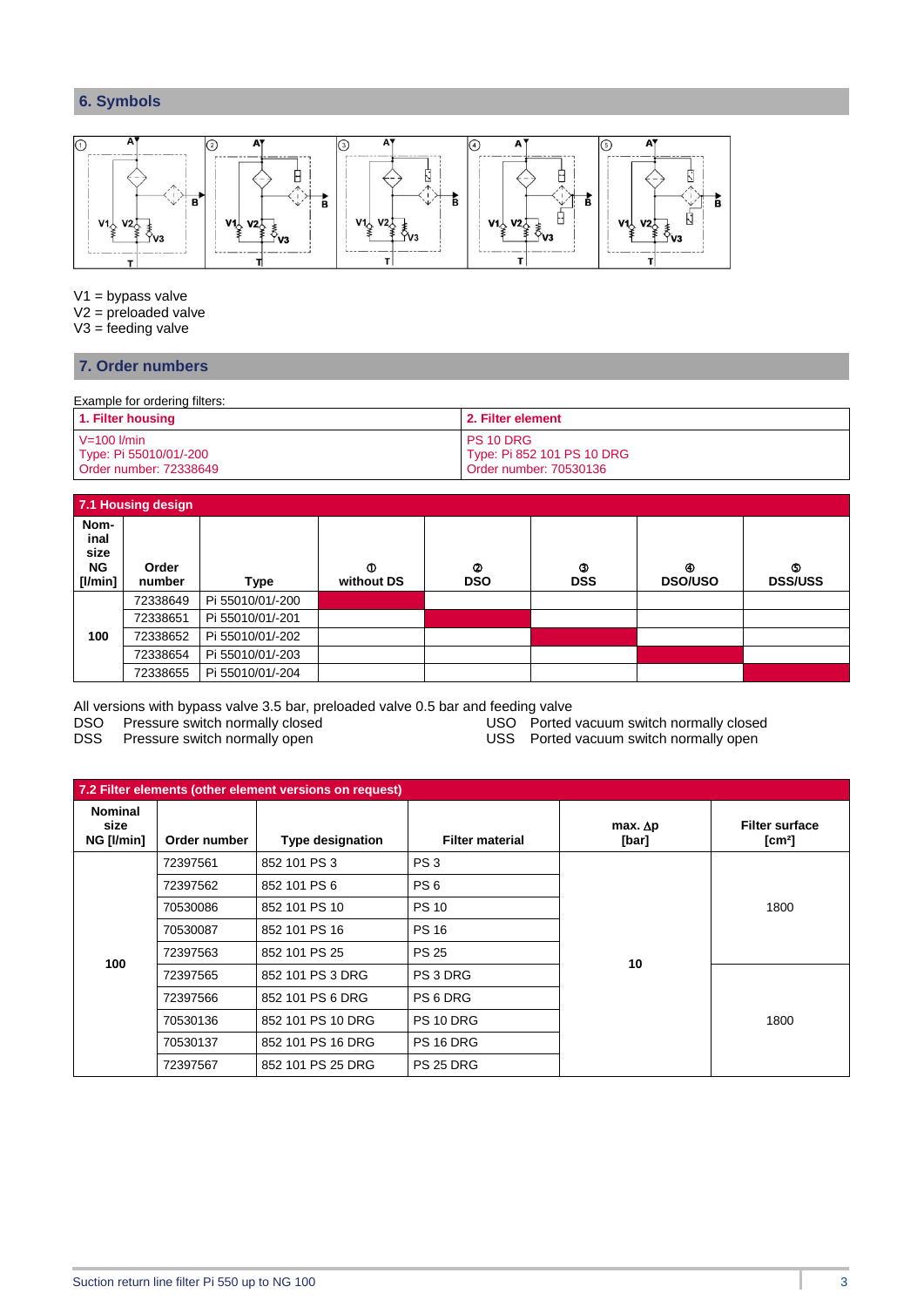## **8. Technical data**

| Design:                          | Suction return line filter            |
|----------------------------------|---------------------------------------|
| Nominal pressure Pi 55010        | 10 bar                                |
| Test pressure Pi 55010           | 15 bar                                |
| Temperature range:               | $-30$ °C to $+100$ °C                 |
|                                  | Survival temperature -40 °C           |
|                                  | (other temperature ranges on request) |
| Charging pressure:               | $\Delta p$ 0.5 bar                    |
| Switching<br>pressure<br>switch: | vacuum<br>200 mbar                    |
| Switching pressure dynamic pres- |                                       |
| sure switch:                     | 2.2 <sub>bar</sub>                    |
| Bypass opening pressure:         | $\Delta p$ 3.5 bar                    |
| Filter head material:            | AL                                    |
| Filter housing material:         | PA                                    |
| Sealing material:                | <b>NBR</b>                            |
|                                  |                                       |

The maintenance indicator data sheet contains further details and other maintenance indicator versions.

We draw attention to the fact that all values indicated are average values. Our products are continually being further developed. Values, dimensions and weights can change as a result of this. Our specialist department would be pleased to offer you advice.

We recommend you contact us concerning applications for our filters in areas governed by the EU Directive 94/9 EC (ATEX 95). The standard version can be used for liquids based on mineral oil (corresponding to the fluids in Group 2 of Directive 97/23 EC Article 9). Please contact us if you intend using other media.

Subject to technical alteration without notice.

## **9. Dimensions**



C = dismantling height required 220 mm DS = pressure switch

- $US = vacuum$  switch
- $In = *inlet*$
- $M =$  marking for housing installation
- $S =$  suction connection
- $V1$  = bypass valve
- V2 = preloaded valve  $V3 = \text{feeding value}$
- 

ø 36.1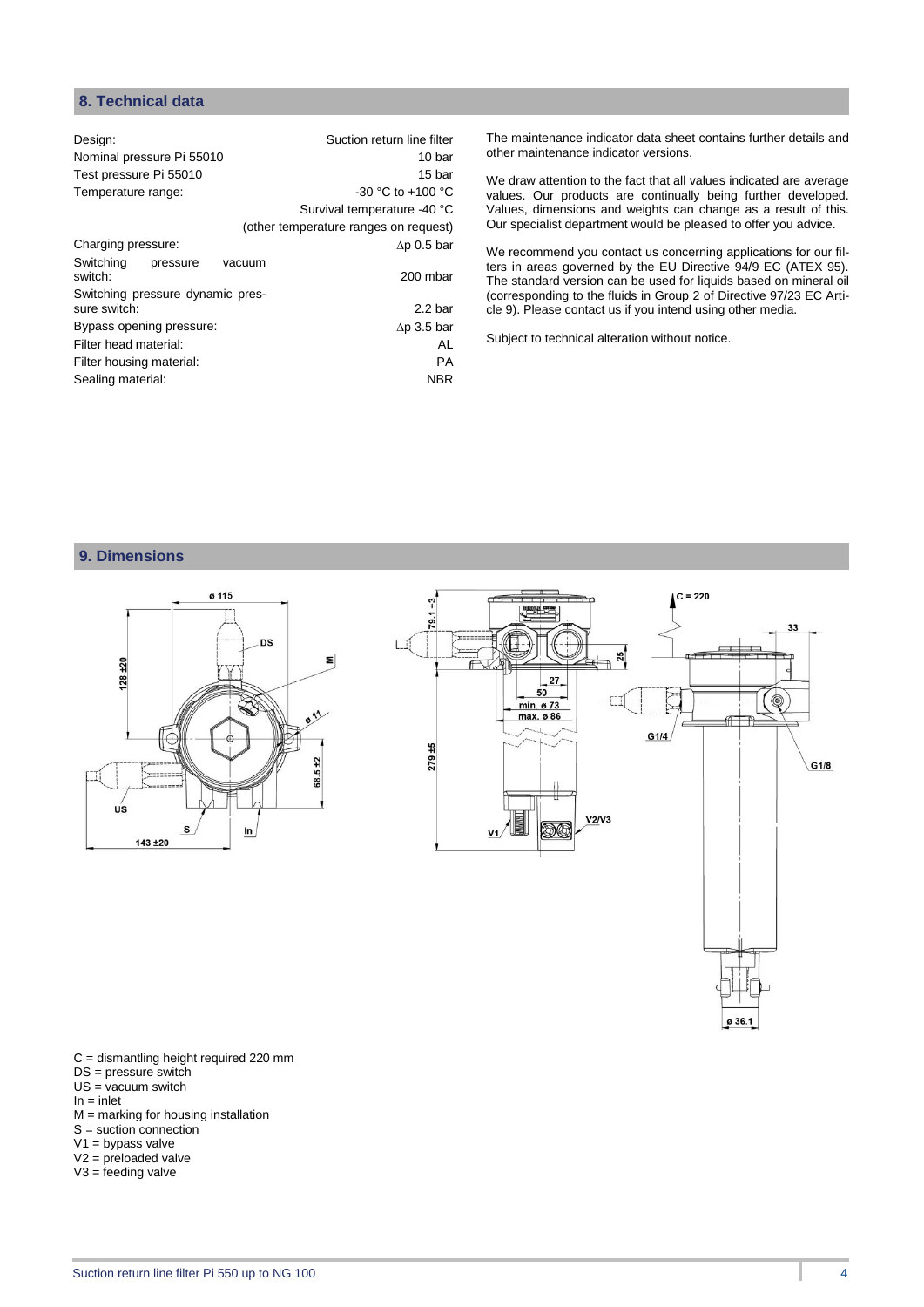#### **10. Installation, operating and maintenance instructions**

#### **10.1 Filter installation**

When installing the filter, make sure that a) sufficient space is available to remove the filter element and the filter housing,

b) the filter mounting hole in the tank top is not excessively large, to ensure proper sealing,

c) the filter is free of tension after installation. Preferably the filter should be installed with the filter housing pointing downwards. In this position the optical dynamic pressure indicator is accessible and visible.

#### **10.2 Connection of the electrical dynamic pressure indicator**

The electrical dynamic pressure indicator is connected via a blade terminal 2x6.3x0.8. The electrical vacuum pressure switch is connected via a blade terminal 2x6.3x0.8.

#### **10.3 When must the filter element be replaced?**

- 1. Filters equipped with electrical dynamic pressure indicator: There may be an electrical signal during cold starts. If the electrical signal does not go out at operating temperature, the filter element has to be replaced after the end of the shift.
- 2. Filters without dynamic pressure indicator: The filter element should be replaced after the trial run or flushing of the system. Afterwards follow the manufacturer's instructions.
- 3. Always make sure you have original MAHLE spare elements in stock. Disposable elements (PS and Mic) cannot be cleaned.

#### **10.4 Element replacement**

- 1. Stop the system and relieve the filter from pressure.
- 2. Unscrew the filter housing by turning counter-clockwise.
- 3. Pull the filter housing with element upwards and out.
- 4. Remove the filter element by moving it gently backwards and forwards.
- 5. Clean the filter housing with a suitable medium.
- 6. Check the O-rings on the filter cover and the filter housing for damage. Replace these if necessary.
- 7. Make sure that the order number on the spare element corresponds to the order number on the filter name plate.
- 8. Remove the filter element from the plastic sleeve and reassemble the filter in reverse order (points 1-4).



## **11. Spare parts list**

| Order numbers for spare parts |                                    |          |  |  |
|-------------------------------|------------------------------------|----------|--|--|
| <b>Position</b>               | Order number<br><b>Designation</b> |          |  |  |
|                               | Pi 55010                           |          |  |  |
|                               | Seal kit for housing               |          |  |  |
| (T)                           | <b>NBR</b>                         | 72355714 |  |  |
|                               | Fluororubber                       | 72355715 |  |  |
|                               | <b>EPDM</b>                        | 72355716 |  |  |